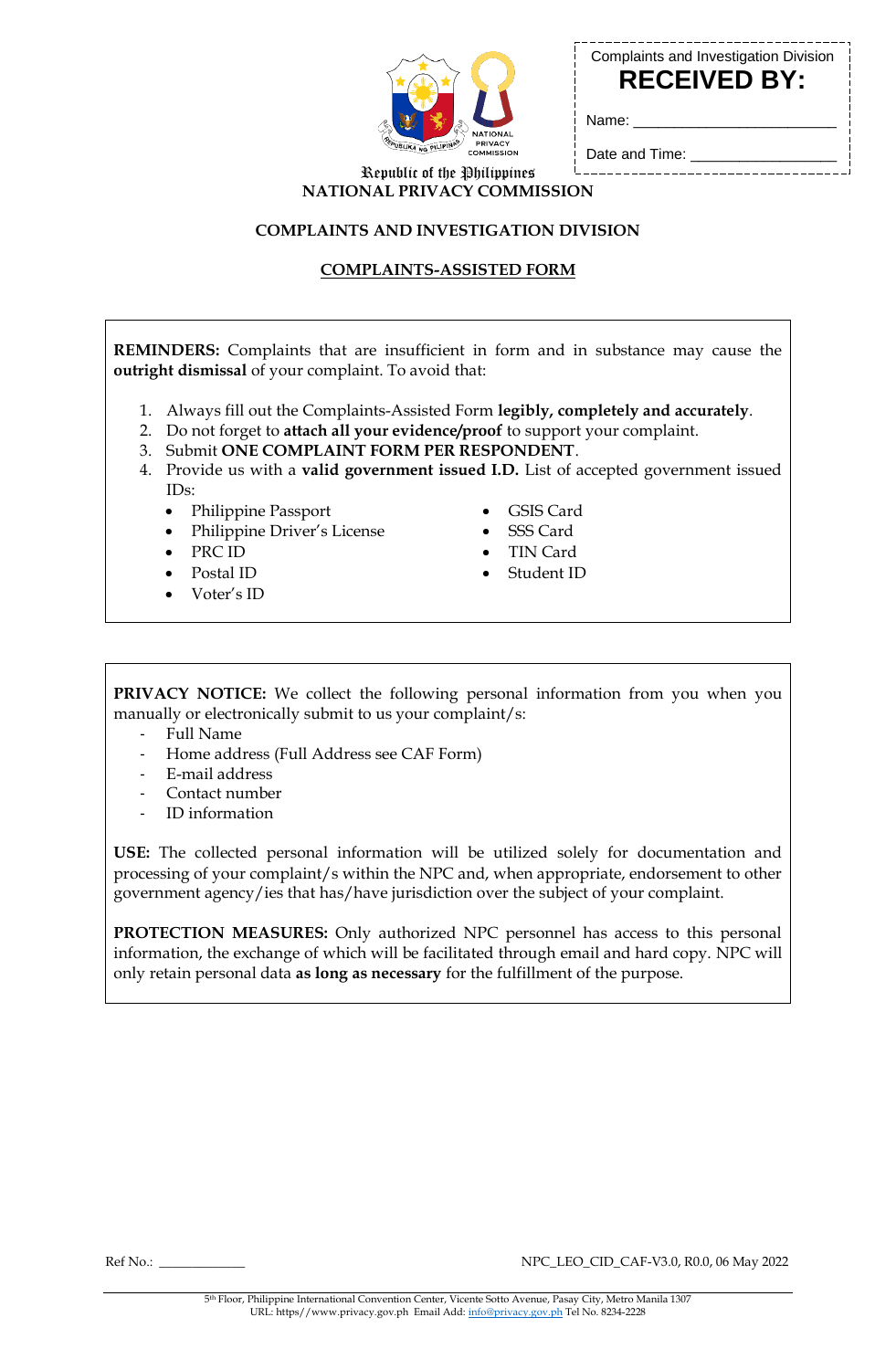| <b>COMPLAINANT INFORMATION</b>     |                                                         |  |  |
|------------------------------------|---------------------------------------------------------|--|--|
| Name:                              |                                                         |  |  |
|                                    |                                                         |  |  |
| Complete Address:                  | Unit/Room/Floor/Bldg. No.<br><b>Building Name/Tower</b> |  |  |
|                                    | <b>Street Name</b><br>Lot/Block/Phase/House No.         |  |  |
| Subdivision/Village/Zone, Barangay |                                                         |  |  |
|                                    | Town/District                                           |  |  |
|                                    | Province<br>Municipality                                |  |  |
|                                    | Zip Code                                                |  |  |
| E-mail address:                    |                                                         |  |  |
| Contact number:                    |                                                         |  |  |
| Female                             | Male                                                    |  |  |

| <b>RESPONDENT INFORMATION</b> |                                    |                            |  |
|-------------------------------|------------------------------------|----------------------------|--|
| Name:                         |                                    |                            |  |
| Complete Address:             | Unit/Room/Floor/Bldg. No.          | <b>Building Name/Tower</b> |  |
|                               | Lot/Block/Phase/House No.          | <b>Street Name</b>         |  |
|                               | Subdivision/Village/Zone, Barangay |                            |  |
|                               | Town/District                      |                            |  |
|                               | Municipality                       | Province                   |  |
|                               | Zip Code                           |                            |  |
| E-mail address:               |                                    |                            |  |
| Contact number:               |                                    |                            |  |
| Female                        |                                    | Male                       |  |

# **ALLEGATIONS**

Personal information that respondent has processed. *(List the personal information processed. Examples of personal information: name, age, address, marital status, email address)*

| Ref No.: ______________ | NPC_LEO_CID_CAF-V3.0, R0.0, 06 May 2022 |
|-------------------------|-----------------------------------------|
| 4.                      |                                         |
| 3.                      |                                         |
| $\overline{2}$          |                                         |
|                         |                                         |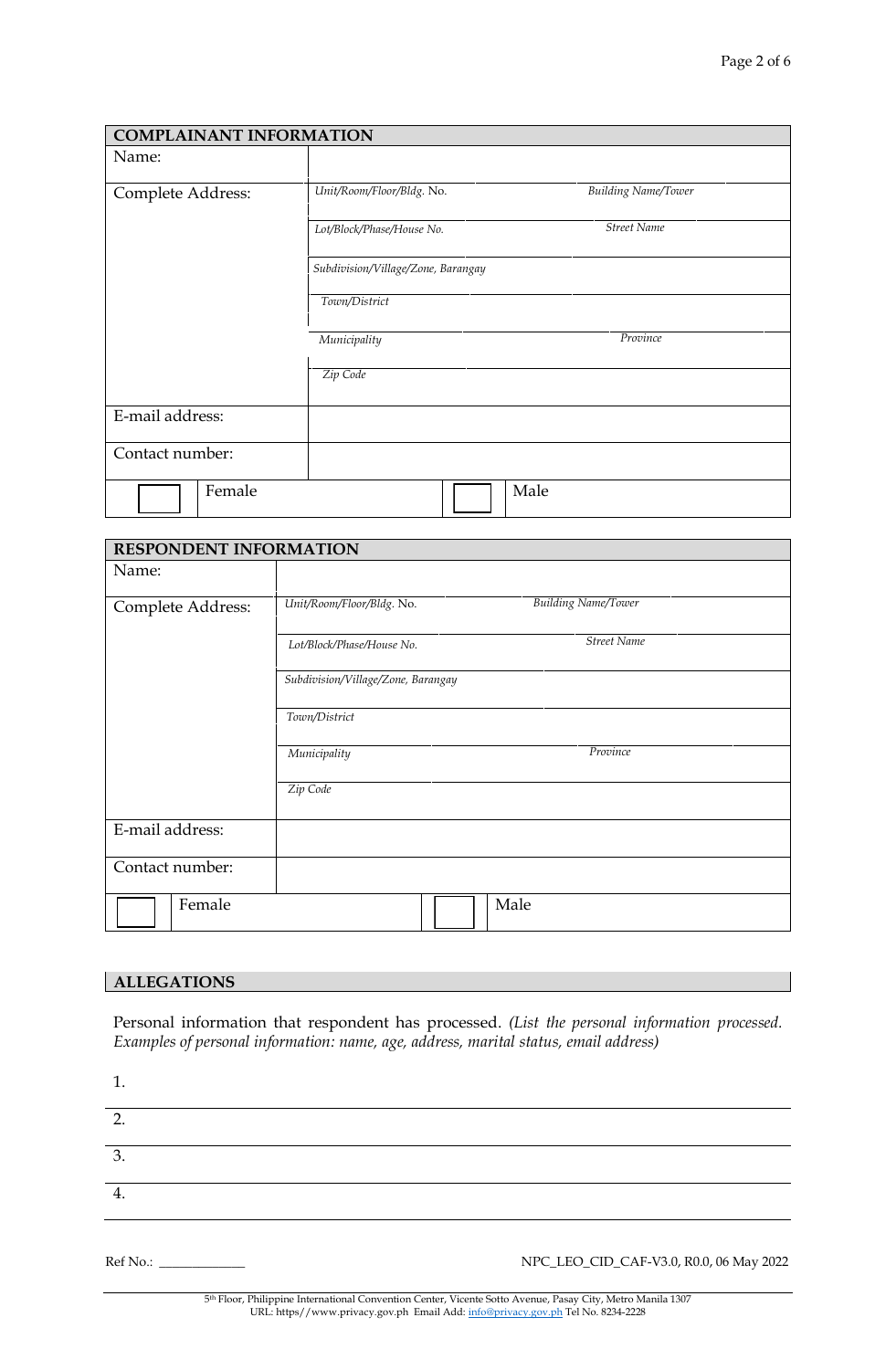| 5.                                    |                                                                                                                                                                                               |
|---------------------------------------|-----------------------------------------------------------------------------------------------------------------------------------------------------------------------------------------------|
| complaint.                            | Contacted respondent, in writing, to allow respondent to act on the                                                                                                                           |
|                                       | Attach as supporting documents, any and all correspondence with the respondent on the<br>matter complained (Please list and properly identify all documents attached):                        |
| 1.                                    |                                                                                                                                                                                               |
| 2.                                    |                                                                                                                                                                                               |
| 3.                                    |                                                                                                                                                                                               |
| 4.                                    |                                                                                                                                                                                               |
| 5.                                    |                                                                                                                                                                                               |
| Did not contact respondent.           |                                                                                                                                                                                               |
| Reason for not contacting respondent. |                                                                                                                                                                                               |
|                                       |                                                                                                                                                                                               |
|                                       |                                                                                                                                                                                               |
|                                       |                                                                                                                                                                                               |
|                                       |                                                                                                                                                                                               |
|                                       |                                                                                                                                                                                               |
|                                       | VIOLATION SUBJECT OF COMPLAINT (Tick the box/es that may apply)                                                                                                                               |
| Sec. 25 Unauthorized Processing       | Sec. 28. Processing for Unauthorized Purposes                                                                                                                                                 |
| Sec. 26. Access due to Negligence     | Sec. 31. Malicious Disclosure                                                                                                                                                                 |
| Sec. 27. Improper Disposal            | Sec. 32. Unauthorized Disclosure                                                                                                                                                              |
| Date and Time of the Incident:        |                                                                                                                                                                                               |
| Place of Incident:                    |                                                                                                                                                                                               |
|                                       | Narration of Facts: (Explain how the respondent committed a privacy violation)                                                                                                                |
|                                       |                                                                                                                                                                                               |
|                                       |                                                                                                                                                                                               |
|                                       |                                                                                                                                                                                               |
| Ref No.:                              | NPC_LEO_CID_CAF-V3.0, R0.0, 06 May 2022                                                                                                                                                       |
|                                       | 5th Floor, Philippine International Convention Center, Vicente Sotto Avenue, Pasay City, Metro Manila 1307<br>URL: https//www.privacy.gov.ph Email Add: info@privacy.gov.ph Tel No. 8234-2228 |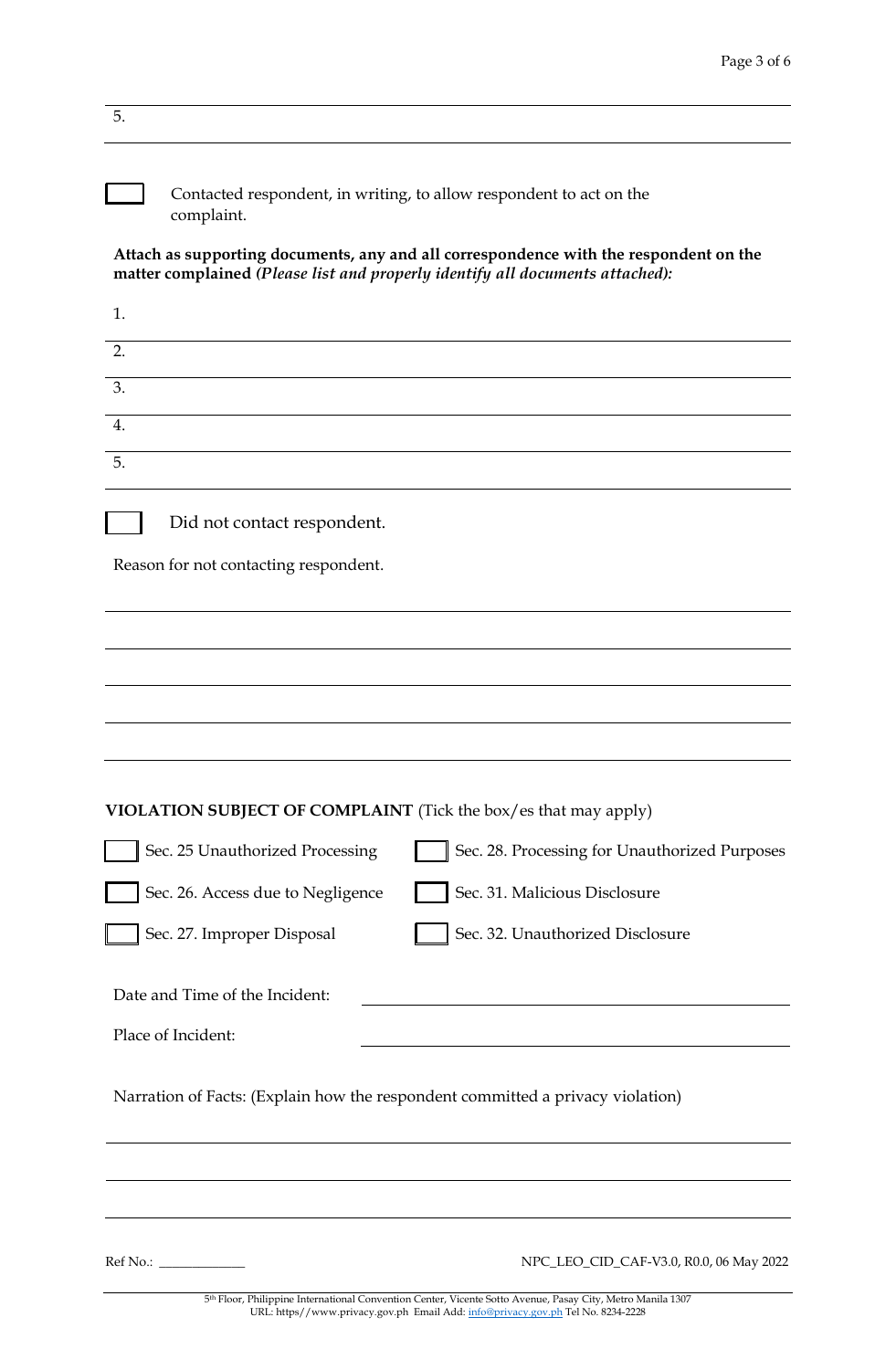**Supporting documents attached** *(Please list and properly identify all the attached documents):*

*Important: Failure to attach supporting documents shall cause the outright dismissal of the complaint (NPC Circular 2021-01, Rule IV, Sec. 1).*

| ı. |  |  |  |
|----|--|--|--|
| 2. |  |  |  |
| 3. |  |  |  |
| 4. |  |  |  |
|    |  |  |  |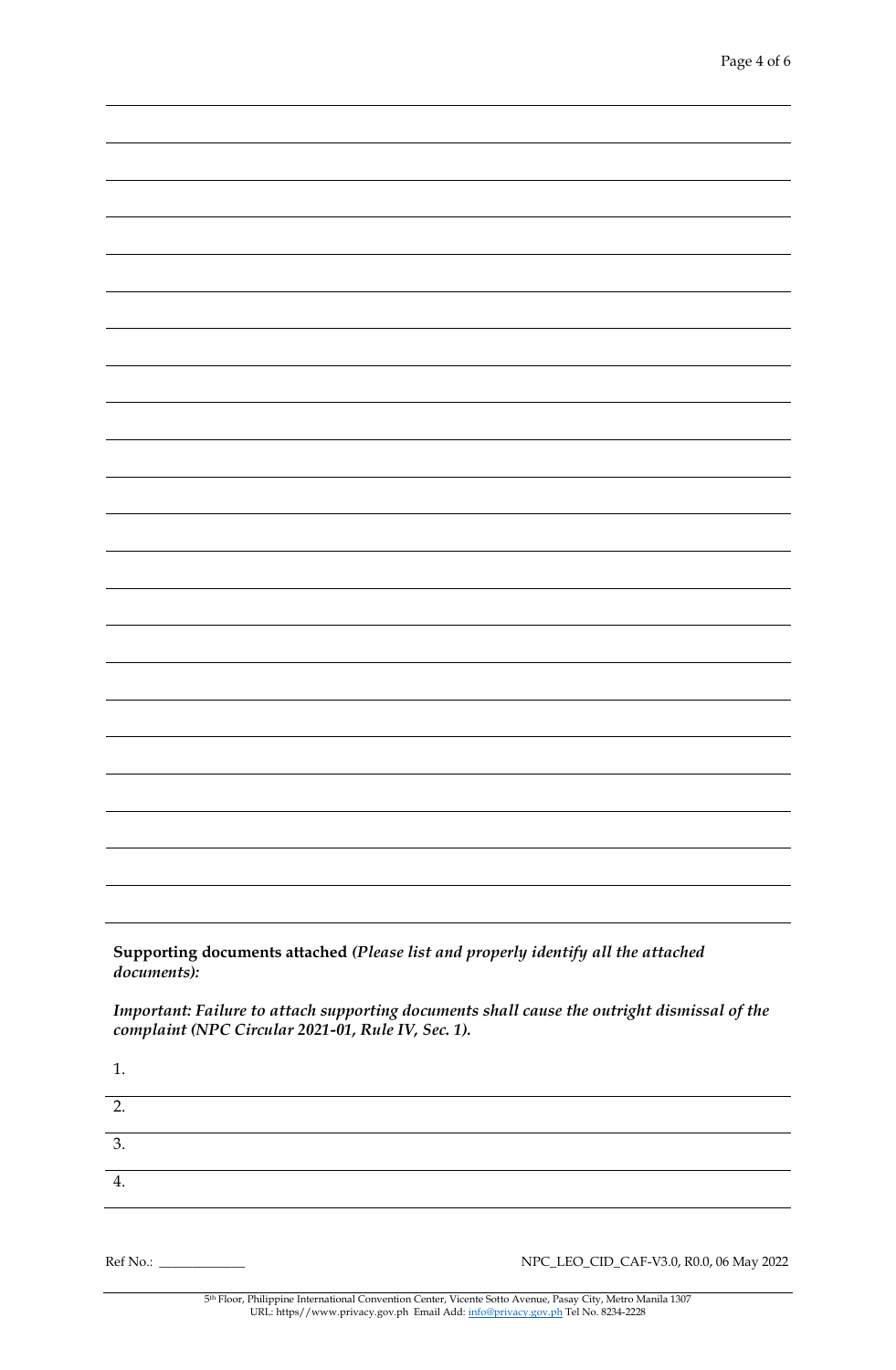### **RELIEFS PRAYED FOR:** (Tick the box/es)

What would resolve this complaint for you? Minimum of one item must be selected. You may also opt to select a combination of the items provided. Please explain each item selected.

| Damages                  | Fine |
|--------------------------|------|
| Others, please describe. |      |
|                          |      |
|                          |      |
|                          |      |
|                          |      |
|                          |      |

I accomplished and reread the foregoing complaint and hereby attest that all the allegations contained therein are true and correct of my own personal knowledge and based on authentic records.

> Complainant *(Signature over Printed Name)*

*Note: If the complainant wishes to apply for a temporary ban on processing of personal data, a separate application should be filed. It must be verified and shows facts entitling the complainant to the relief demanded.*

**SUBSCRIBED AND SWORN** to before me on this day of \_\_\_\_\_\_\_\_\_\_\_\_\_\_\_\_\_, affiant exhibiting to me his/her \_\_\_\_\_\_\_\_\_\_\_\_\_\_\_\_\_\_ I.D. with No. \_\_\_\_\_\_\_\_\_\_\_\_\_\_\_\_\_\_\_\_ issued on at \_\_\_\_\_\_\_\_\_\_\_\_\_\_\_\_\_\_\_\_\_\_\_bearing his/her photo and signature.

Doc. No. \_\_\_\_\_; Page No.  $\_\_$ Book No. \_\_\_\_\_; Series of \_\_\_\_\_\_.